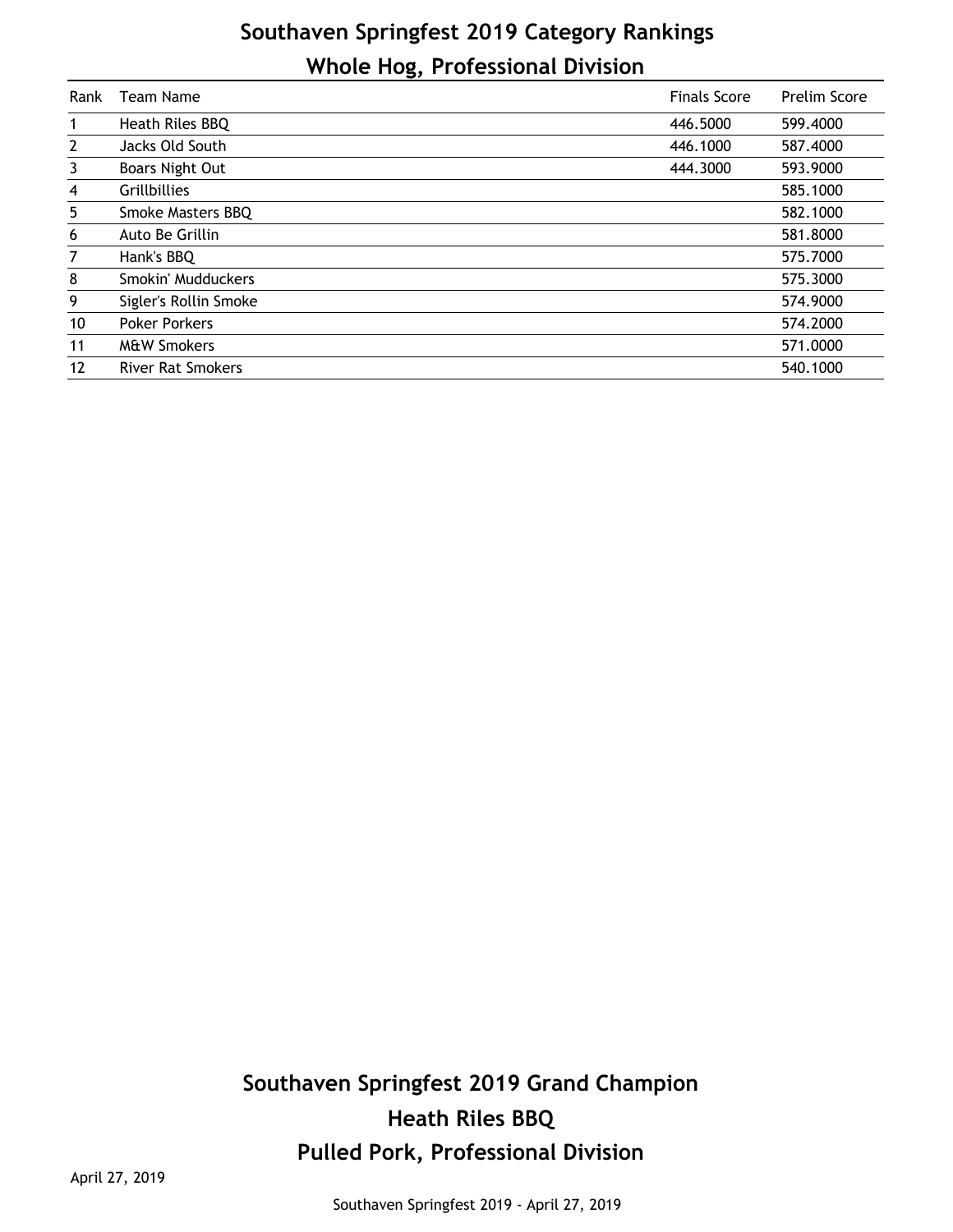## **Southaven Springfest 2019 Category Rankings Pulled Pork, Professional Division**

| Rank | Team Name                        | <b>Finals Score</b> | Prelim Score |
|------|----------------------------------|---------------------|--------------|
| 1    | Heath Riles BBQ                  | 447.0000            | 600.0000     |
| 2    | Pork Ilustrated                  | 434.6000            | 600.0000     |
| 3    | 901Q                             | 432.3000            | 600.0000     |
| 4    | <b>UPigs BBQ</b>                 |                     | 595.7000     |
| 5    | Jacks Old South                  |                     | 595.4000     |
| 6    | Smokin' Mudduckers               |                     | 594.2000     |
| 7    | Fire Dancer BBQ                  |                     | 592.7000     |
| 8    | Hank's BBQ                       |                     | 590.2000     |
| 9    | Meat & Cider Cook N Team         |                     | 589.3000     |
| 10   | Smoke Masters BBQ                |                     | 587.6000     |
| 11   | <b>Poker Porkers</b>             |                     | 587.2000     |
| 12   | Auto Be Grillin                  |                     | 586.0000     |
| 13   | <b>BBQ Mafia</b>                 |                     | 584.8000     |
| 14   | Moonlight Smokers                |                     | 584.5000     |
| 15   | <b>TBDQ</b>                      |                     | 584.3000     |
| 16   | <b>M&amp;W Smokers</b>           |                     | 583.7000     |
| 17   | Sweet & Smokey                   |                     | 583.6000     |
| 18   | Mississippi Meat Mafia           |                     | 583.3000     |
| 19   | Pork'n Aroun'                    |                     | 581.0000     |
| 20   | Born in the Que S.A.             |                     | 578.9000     |
| 21   | <b>Boars Night Out</b>           |                     | 578.7000     |
| 22   | <b>Serial Grillers</b>           |                     | 577.7000     |
| 23   | <b>C&amp;J Back Yard Smokers</b> |                     | 576.7000     |
| 24   | Sigler's Rollin Smoke            |                     | 575.0000     |
| 25   | Budro's BBQ                      |                     | 574.4000     |
| 26   | The Barbecue Experiment          |                     | 572.7000     |
| 27   | Rack-Q-Teers                     |                     | 571.5000     |
| 28   | Grillbillies                     |                     | 571.5000     |
| 29   | Southern Swine                   |                     | 570.9000     |
| 30   | High Life on the Hog             |                     | 567.2000     |
| 31   | The Moody Ques                   |                     | 565.6000     |
| 32   | Bacon Me Crazy                   |                     | 562.9000     |
| 33   | Fat Head BBQ                     |                     | 561.7000     |
| 34   | <b>River Rat Smokers</b>         |                     | 560.0000     |
| 35   | D-N-D Dixie Smokers              |                     | 558.4000     |
| 36   | 2 Phat's BBQ                     |                     | 554.7000     |
| 37   | Adventures In BBQ                |                     | 550.2000     |
| 38   | ARC Flash BBQ                    |                     | 547.5000     |